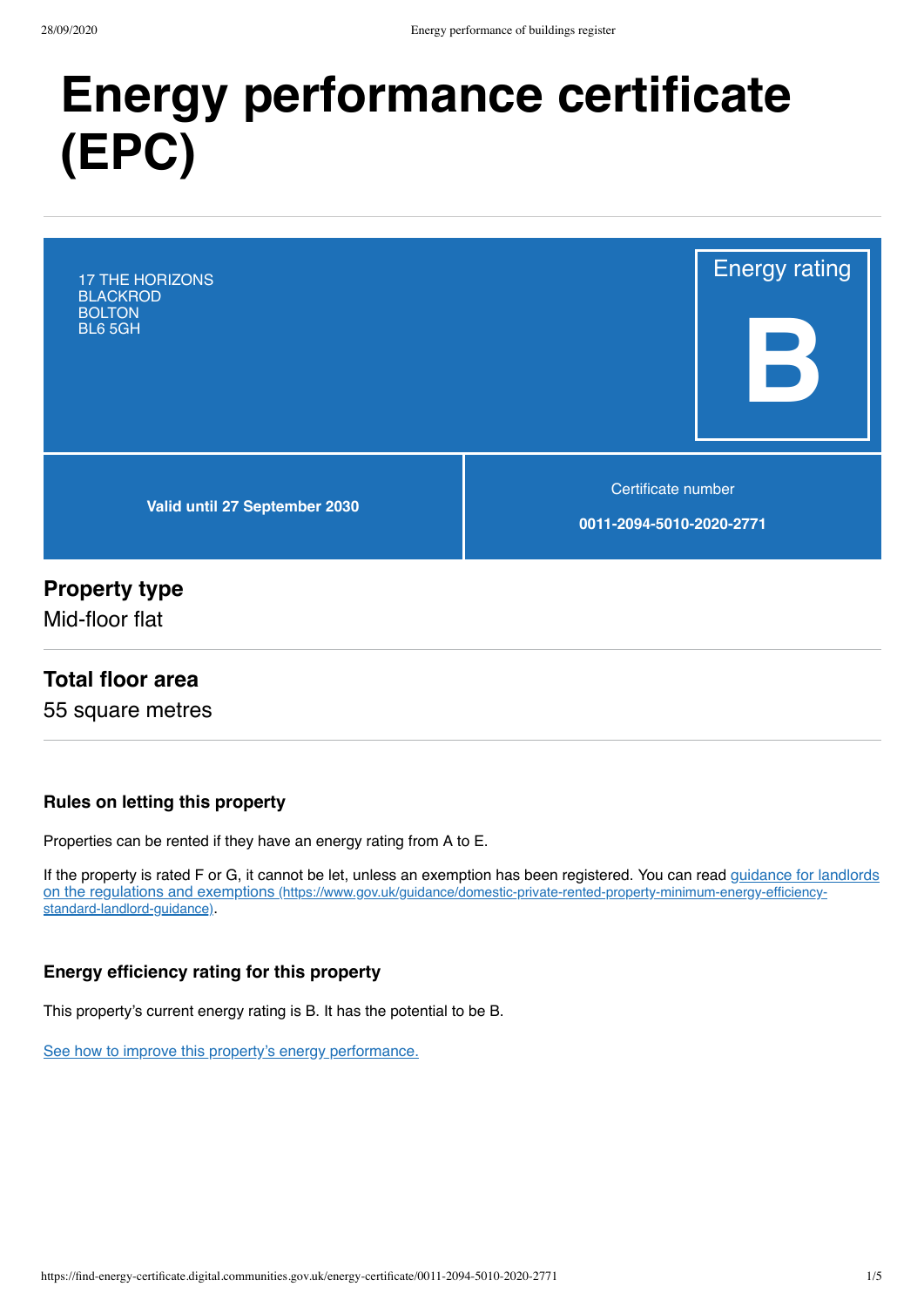| <b>Score</b> | <b>Energy rating</b> | <b>Current</b>    | <b>Potential</b>      |
|--------------|----------------------|-------------------|-----------------------|
| $92 +$       |                      |                   |                       |
| 81-91        | В                    | 82<br>$\mathbf B$ | 821<br>$\overline{B}$ |
| 69-80        | C                    |                   |                       |
| 55-68        | D                    |                   |                       |
| 39-54        | Е                    |                   |                       |
| $21 - 38$    | F                    |                   |                       |
| $1 - 20$     | G                    |                   |                       |

The graph shows this property's current and potential energy efficiency.

Properties are given a rating from A (most efficient) to G (least efficient).

Properties are also given a score. The higher this number, the lower your carbon dioxide (CO2) emissions are likely to be.

The average energy rating and score for a property in England and Wales are D (60).

#### **Breakdown of property's energy performance**

This section shows the energy performance for features of this property. The assessment does not consider the condition of a feature and how well it is working.

Each feature is assessed as one of the following:

- very good (most efficient)
- good
- average
- $\bullet$ poor
- very poor (least efficient)

When the description says 'assumed', it means that the feature could not be inspected and an assumption has been made based on the property's age and type.

| <b>Feature</b>       | <b>Description</b>                         | <b>Rating</b> |
|----------------------|--------------------------------------------|---------------|
| Wall                 | Cavity wall, as built, insulated (assumed) | Good          |
| Window               | Fully double glazed                        | Good          |
| Main heating         | Boiler and radiators, mains gas            | Good          |
| Main heating control | Programmer, room thermostat and TRVs       | Good          |
| Hot water            | From main system                           | Good          |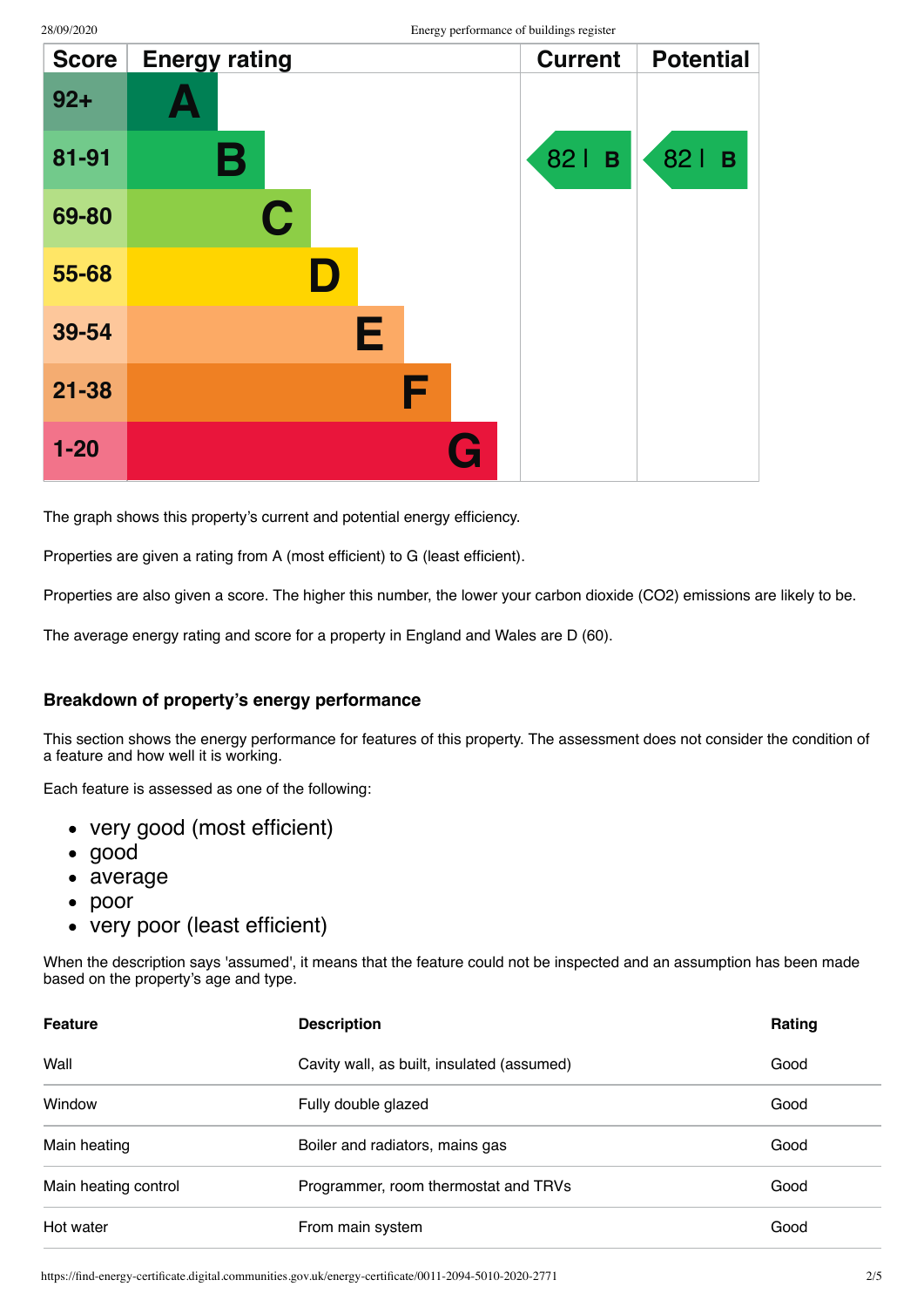28/09/2020 Energy performance of buildings register

| <b>Feature</b>    | <b>Description</b>                       | Rating    |
|-------------------|------------------------------------------|-----------|
| Lighting          | Low energy lighting in all fixed outlets | Very good |
| Roof              | (another dwelling above)                 | N/A       |
| Floor             | (another dwelling below)                 | N/A       |
| Secondary heating | None                                     | N/A       |

# **Primary energy use**

The primary energy use for this property per year is 110 kilowatt hours per square metre (kWh/m2).

## What is primary energy use?

#### **Environmental impact of this property**

One of the biggest contributors to climate change is carbon dioxide (CO2). The energy used for heating, lighting and power in our homes produces over a quarter of the UK's CO2 emissions.

#### **An average household produces**

6 tonnes of CO2

## **This property produces**

1.1 tonnes of CO2

## **This property's potential production**

1.1 tonnes of CO2

By making the [recommended changes](#page-3-0), you could reduce this property's CO2 emissions by 0.0 tonnes per year. This will help to protect the environment.

Environmental impact ratings are based on assumptions about average occupancy and energy use. They may not reflect how energy is consumed by the people living at the property.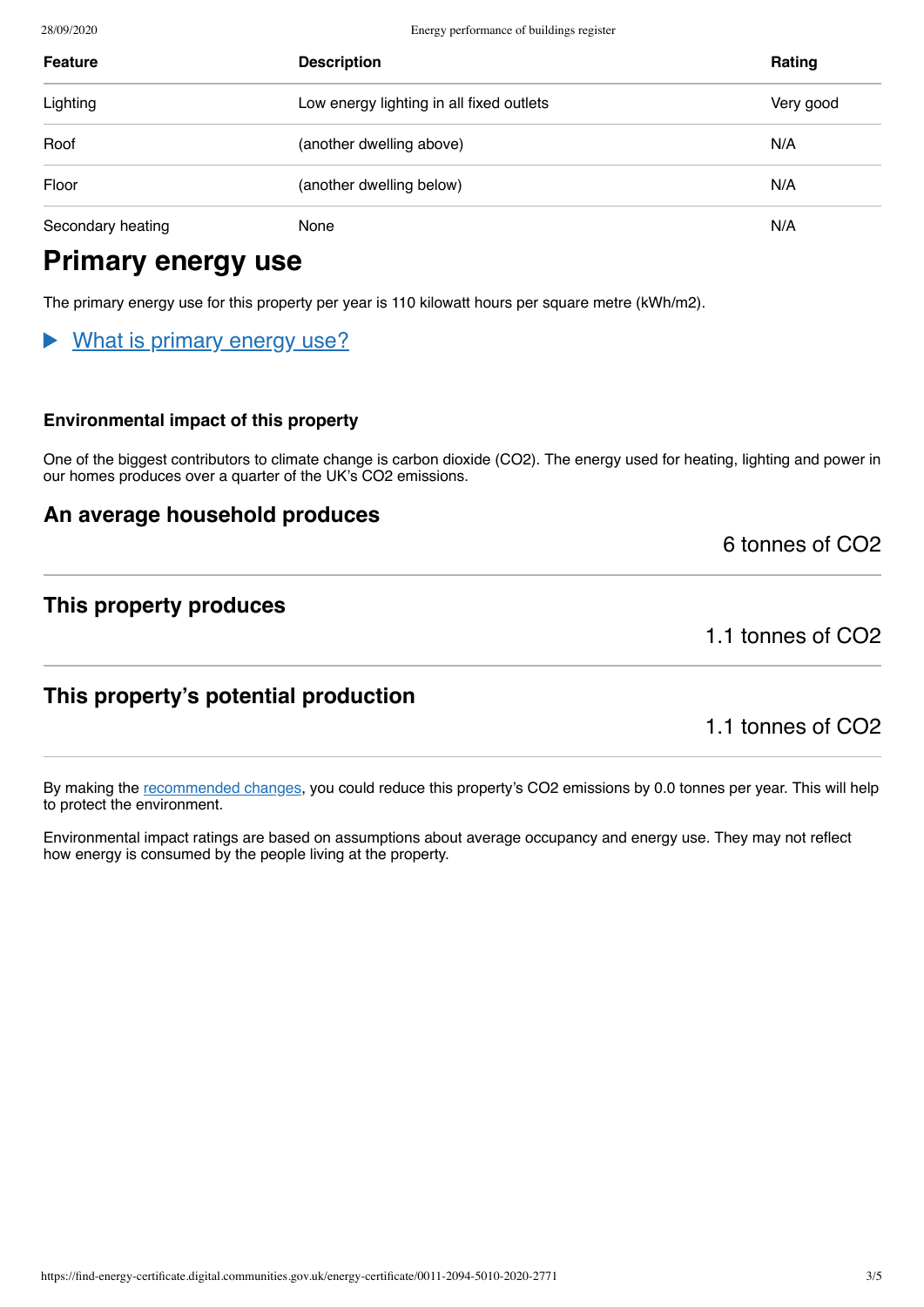#### <span id="page-3-0"></span>**How to improve this property's energy performance**

The assessor did not make any recommendations for this property.

#### Simple Energy Advice has guidance on improving a [property's](https://www.simpleenergyadvice.org.uk/) energy use.



# **Paying for energy improvements**

[Find energy grants and ways to save energy in your home.](https://www.gov.uk/improve-energy-efficiency) (https://www.gov.uk/improve-energy-efficiency)

#### **Estimated energy use and potential savings**

The estimated cost shows how much the average household would spend in this property for heating, lighting and hot water. It is not based on how energy is used by the people living at the property.

The estimated saving is based on making all of the recommendations in [how to improve this property's energy performance.](#page-3-0)

For advice on how to reduce your energy bills visit Simple Energy Advice [\(https://www.simpleenergyadvice.org.uk/\)](https://www.simpleenergyadvice.org.uk/).

# **Heating use in this property**

Heating a property usually makes up the majority of energy costs.

## **Estimated energy used to heat this property**

#### **Potential energy savings by installing insulation**

The assessor did not find any opportunities to save energy by installing insulation in this property.

You might be able to receive Renewable Heat Incentive payments [\(https://www.gov.uk/domestic-renewable-heat-incentive\)](https://www.gov.uk/domestic-renewable-heat-incentive). This will help to reduce carbon emissions by replacing your existing heating system with one that generates renewable heat. The estimated energy required for space and water heating will form the basis of the payments.

#### **Contacting the assessor and accreditation scheme**

This EPC was created by a qualified energy assessor.

If you are unhappy about your property's energy assessment or certificate, you can complain to the assessor directly.

If you are still unhappy after contacting the assessor, you should contact the assessor's accreditation scheme.

Accreditation schemes are appointed by the government to ensure that assessors are qualified to carry out EPC assessments.

# **Assessor contact details**

# **Assessor's name** Daniel Roberts